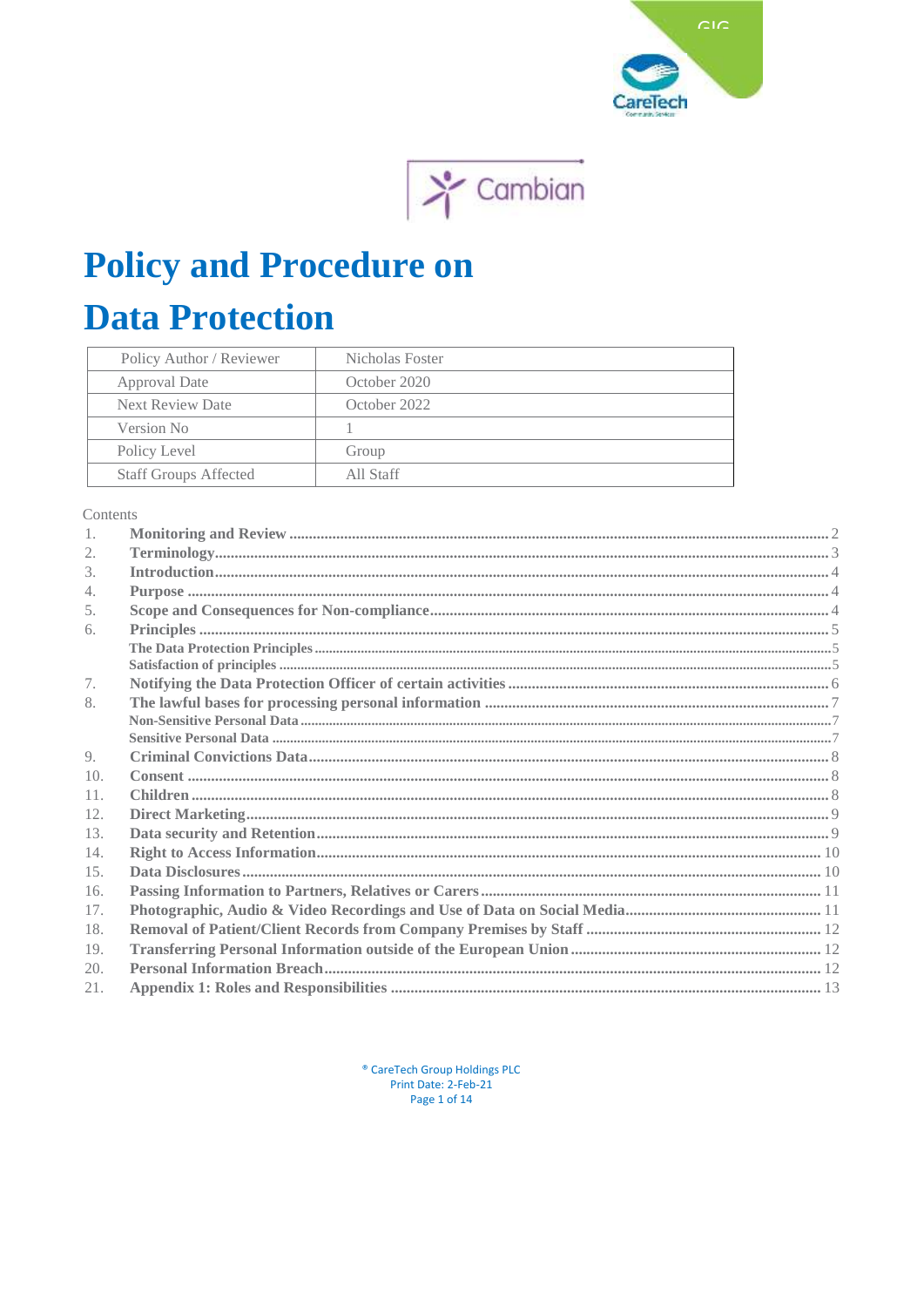# <span id="page-1-0"></span>**1. Monitoring and Review**

1.1. The Proprietor will undertake a formal review of this policy for the purpose of monitoring and of the efficiency with which the related duties have been discharged, by no later than two years from the date of approval shown above, or earlier if significant changes to the systems and arrangements take place, or if legislation, regulatory requirements or best practice guidelines so require.

Signed:

A Shorlond

Amanda Sherlock Senior Information Risk Owner (SIRO) Director, Compliance & Regulation January 2021

® CareTech Group Holdings PLC Print Date: 2-Feb-21 Page 2 of 14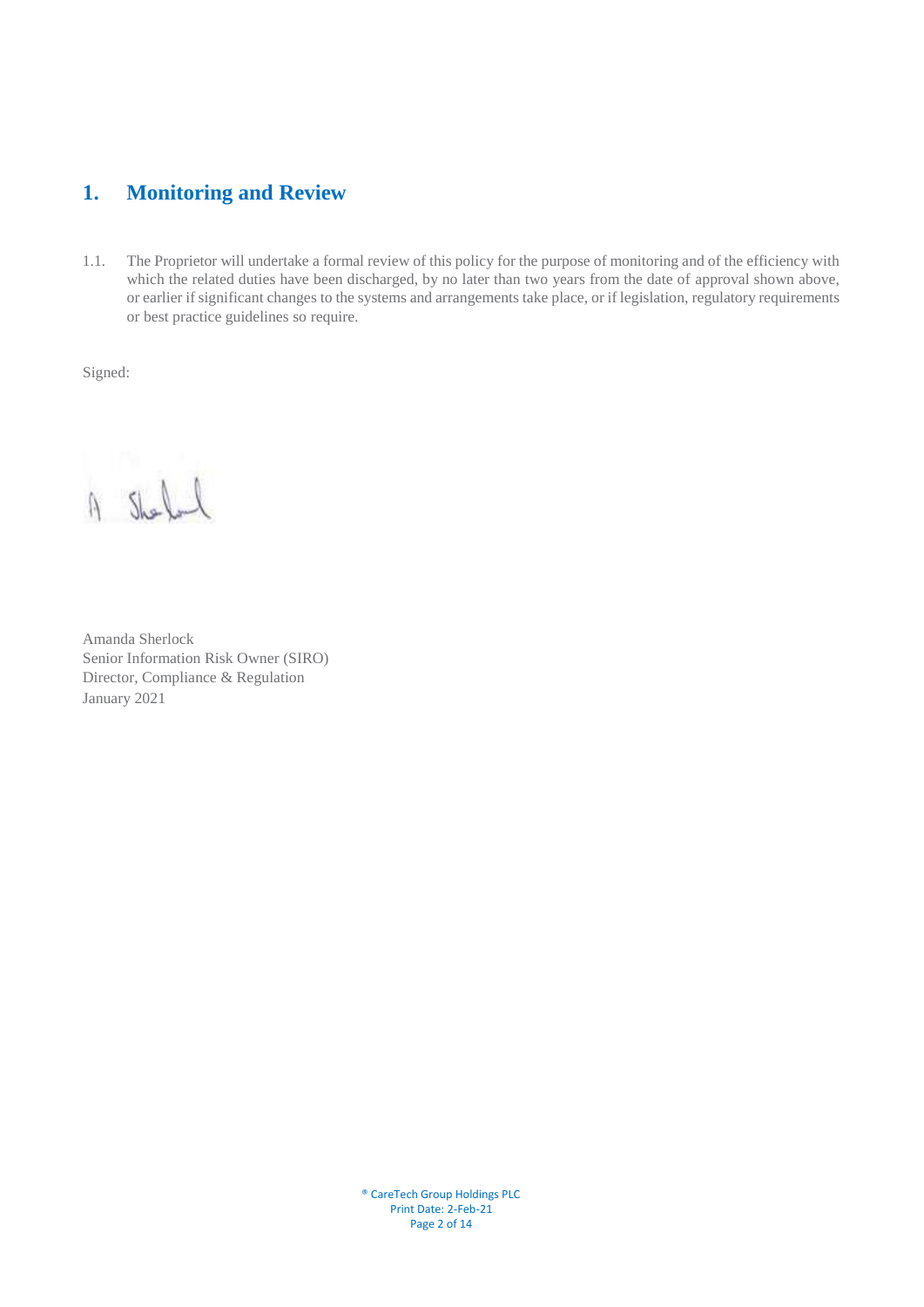# <span id="page-2-0"></span>**2. Terminology**

2.1. Our aim is to use consistent terminology throughout this policy and all supporting documentation asfollows:

| Personal Information/<br>Personal Data                                        | Personal information is any information about any living person from<br>which they can be identified. This can be on paper, on a computer or<br>even just talked about. Personal information can relate to, for example,<br>past or present employees/workers, contractor/ suppliers, customers or<br>shareholders.<br>Some examples are: personal contact details, such as name, address,<br>email, telephone number, date of birth, bank account details. |
|-------------------------------------------------------------------------------|-------------------------------------------------------------------------------------------------------------------------------------------------------------------------------------------------------------------------------------------------------------------------------------------------------------------------------------------------------------------------------------------------------------------------------------------------------------|
| Special Category of personal<br>information/Sensitive Personal<br>Information | Information about an individual's racial or ethnic origin; political<br>opinions; religious or philosophical beliefs; trade union membership;<br>health; sex life or sexual orientation; criminal convictions, offences or<br>alleged offences; genetic data; or biometric data for the purpose of<br>uniquely identifying an individual.                                                                                                                   |
| Processing                                                                    | Any activity that involves using personal information. This includes<br>collecting personal information, recording it, storing it, retrieving it,<br>using it, amending it, disclosing it, destroying it, and transferring it to<br>third parties.                                                                                                                                                                                                          |
| <b>Data Protection Impact Assessment</b>                                      | A data protection impact assessment is an assessment of the impact on<br>individuals of the envisaged processing operations on the use of their<br>personal data.                                                                                                                                                                                                                                                                                           |
| <b>Direct Marketing</b>                                                       | Direct marketing means the communication (by whatever means) of<br>advertising or marketing material which is directed to particular<br>individuals.                                                                                                                                                                                                                                                                                                        |
| 'Establishment' or 'Location'                                                 | This is a generic term which means the location of the service user<br>(residential home/school/college)                                                                                                                                                                                                                                                                                                                                                    |
| Individual/Data Subject                                                       | This means the person whose personal information is held by the<br>Company.                                                                                                                                                                                                                                                                                                                                                                                 |
| Service Head / Head of Service                                                | This is the senior person with overall responsibility for the<br>Location.                                                                                                                                                                                                                                                                                                                                                                                  |
| <b>Staff</b>                                                                  | Means full or part-time employees of the Company, agency<br>workers, bank workers, contract workers and volunteers.                                                                                                                                                                                                                                                                                                                                         |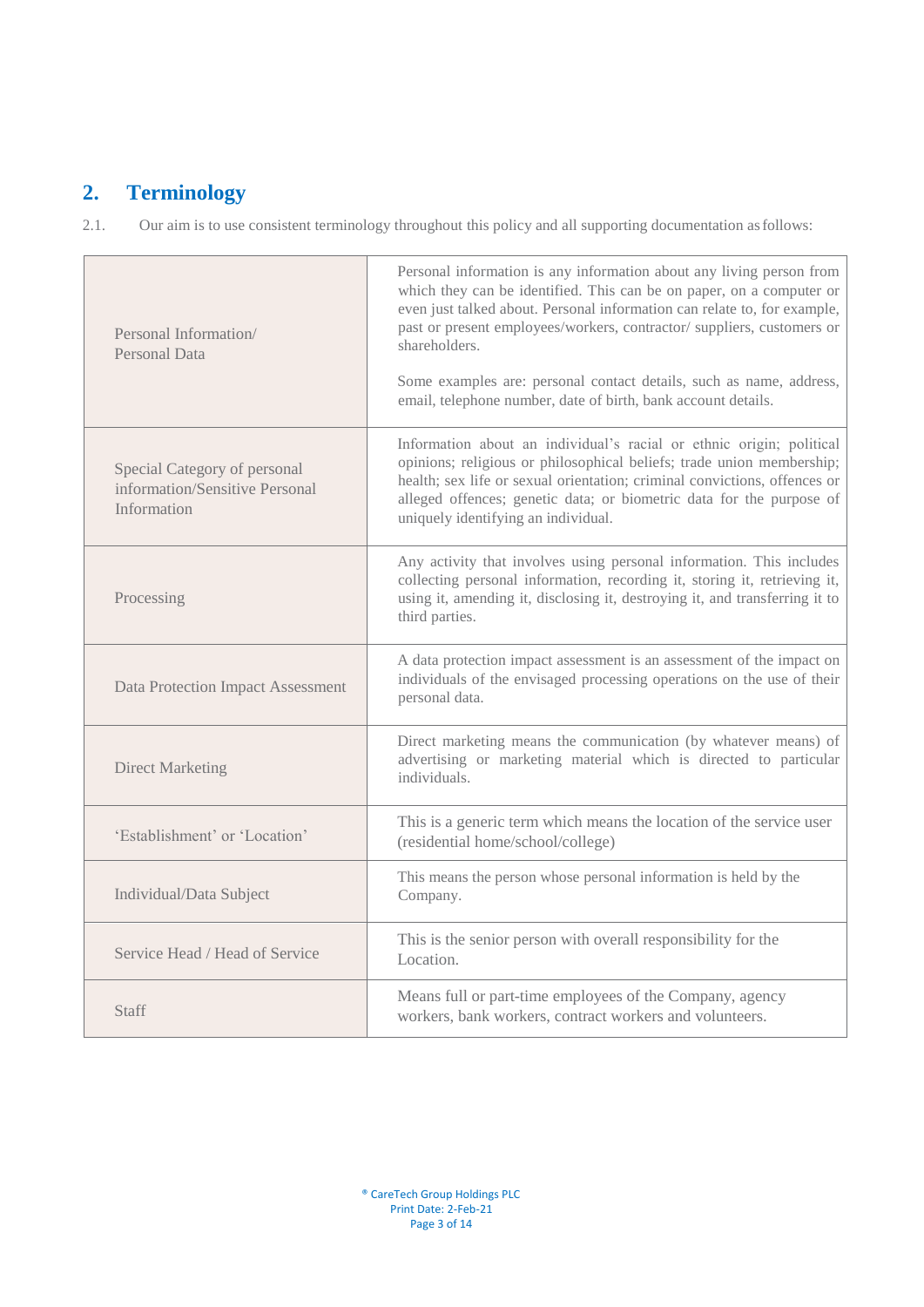## <span id="page-3-0"></span>**3. Introduction**

- 3.1. The Company is committed to all aspects of data protection and takes seriously its duties, and the duties of its employees under the Data Protection Act 2018 and the General Data Protection Regulations (GDPR).
- 3.2. This policy sets out how the Company deals with personal data and applies to CareTech Holdings Plc and all of its direct and indirect subsidiaries and references to "the Company" shall be construed as referring to all such companies.
- 3.3. It affects all staff and must be read in conjunction with the following policies:
	- Information Security
	- Risk Management
	- Records Management
	- Data Privacy Notice
	- Information Systems Acceptable Use
	- Access to Records
	- Confidentiality Code of Practice
	- Processing of Special Category Data and Criminal Offence Data
- 3.4 We need to collect and use personal information about people in order to provide our services and carry out our business. These may include members of the public, current, past and prospective employees, clients, foster parents, shareholders, customers and suppliers. In addition, we may be required by law to collect and use information. It is the Company's policy that all personal information, whether in paper, electronic or any other format, must be handled in strict confidence and managed in accordance with Data Protection Act and associated legislation and guidance.
- 3.5 The need to process data for the Company's operational purposes should be communicated to all data subjects at the point of collection. Further information of the Company's operational purposes and how it handles personal data is outlined in the Privacy Policy which is available on the Company's website.
- 3.6. The Company have appointed a Data Protection Officer who is ultimately responsible for ensuring compliance with the Data Protection Act and implementation of this policy on behalf of the Information Governance Board. Any questions or concerns about the interpretation or operation of this policy should be taken up, in the first instance, with the Data Protection Officer who can be contacted at: [Data.Protection@CareTech-UK.Com.](mailto:Data.Protection@CareTech-UK.Com)

#### <span id="page-3-1"></span>**4. Purpose**

4.1. The purpose of the Data Protection Policy is to support the 7 Caldicott Principles, the 10 Data Security Standards, the General Data Protection Regulations(2016) and Data Protection Act (2018), the common law duty of confidentiality and all other relevant national legislation. We recognise data protection as a fundamental right and embrace the principles of data protection by design and by default.

# <span id="page-3-2"></span>**5. Scope and Consequences for Non-compliance**

- 5.1. All Employees, irrespective of their role within the organisation, are held by the contents of this policy and are required to follow and uphold the values, principals and expected behaviours of the Company when carrying out their duties and responsibilities.
- 5.2. With regards to data protection, the roles and responsibilities of employees are set out at the end of this policy (see Appendix 1).

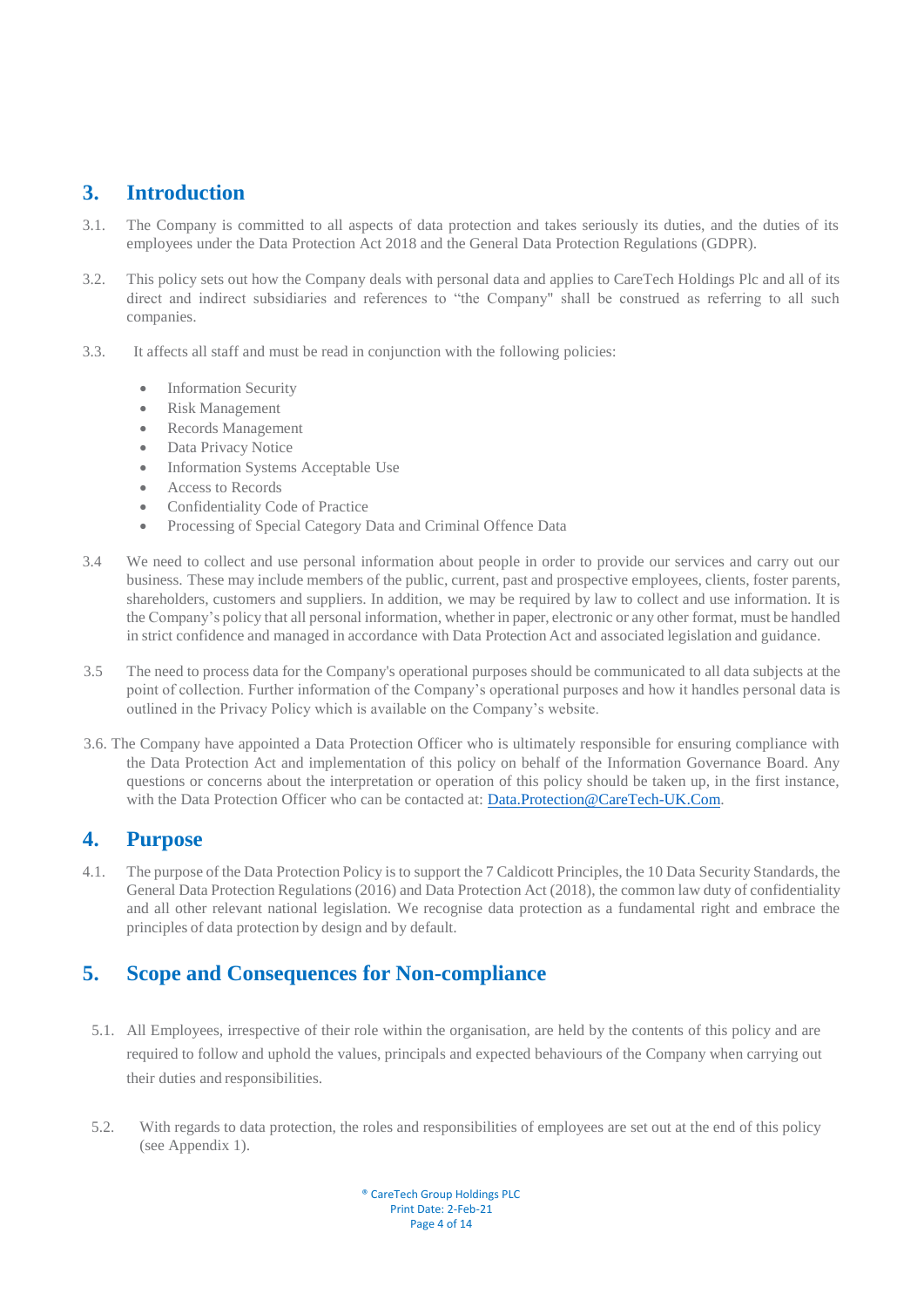5.3. All Employees and others who obtain, handle, process, transport and store personal data for the Company are under an obligation to ensure that they have regard to the six data protection principles(see below) when accessing, using or disposing of personal information. Failure to observe the data protection principles within this policy may result in an Employee incurring personal criminal liability. It may also result in disciplinary action up to and including dismissal. For example, if an Employee accesses another Employee's employment records without the requisite authority, the Company will treat this as gross misconduct and instigate its disciplinary procedures. Such gross misconduct will also constitute a criminal offence.

## <span id="page-4-0"></span>**6. Principles**

6.1. The Company fully endorses and adheres to the six principles of the Data Protection Act. These principles specify the legal conditions that must be satisfied in relation to obtaining, handling, processing, transportation and storage of personal data. The Company will retain its data and records in accordance with the requirements of ISO 9001/2008 and other appropriate Regulations and Standards.

#### <span id="page-4-1"></span>**The Data Protection Principles**

- 6.2. The principles require that personal information must be:
	- a) Processed lawfully, fairly and in a transparent manner;
	- b) Collected only for specified, explicit and legitimate purposes, and processed only in line with those purposes;
	- c) Adequate, relevant and limited to what is necessary in relation to the purposes for which it is processed;
	- d) Accurate and, where necessary, kept up to date;
	- e) Not kept in a form which permits identification of individuals for longer than necessary, in relation to the purposes for which it is processed;
	- f) Kept secure, and protected against unauthorised or unlawful processing, and against accidental loss, destruction or damage.

#### <span id="page-4-2"></span>**Satisfaction of principles**

- 6.3. In order to meet the requirements of the principles, the Company shall:
	- a) make all reasonable efforts to ensure that individuals who are the focus of the personal data (data subjects) are informed of the identity of the data controller, the purposes of the processing, any disclosures to third parties that are envisaged; given an indication of the period for which the data will be kept, and any other information which may be relevant.
	- b) ensure that the reason for which it collected the data originally is the only reason for which it processes those data, unless the individual is informed of any additional processing before it takes place.
	- c) not seek to collect any personal data which is not strictly necessary for the purpose for which it was obtained. Forms for collecting data will always be drafted with this mind. If any irrelevant data are given by individuals, they will be destroyed immediately.
	- d) review and update all data on a regular basis. It is the responsibility of the individuals giving their personal data to ensure that this is accurate, and each individual should notify the Company if, for example, achange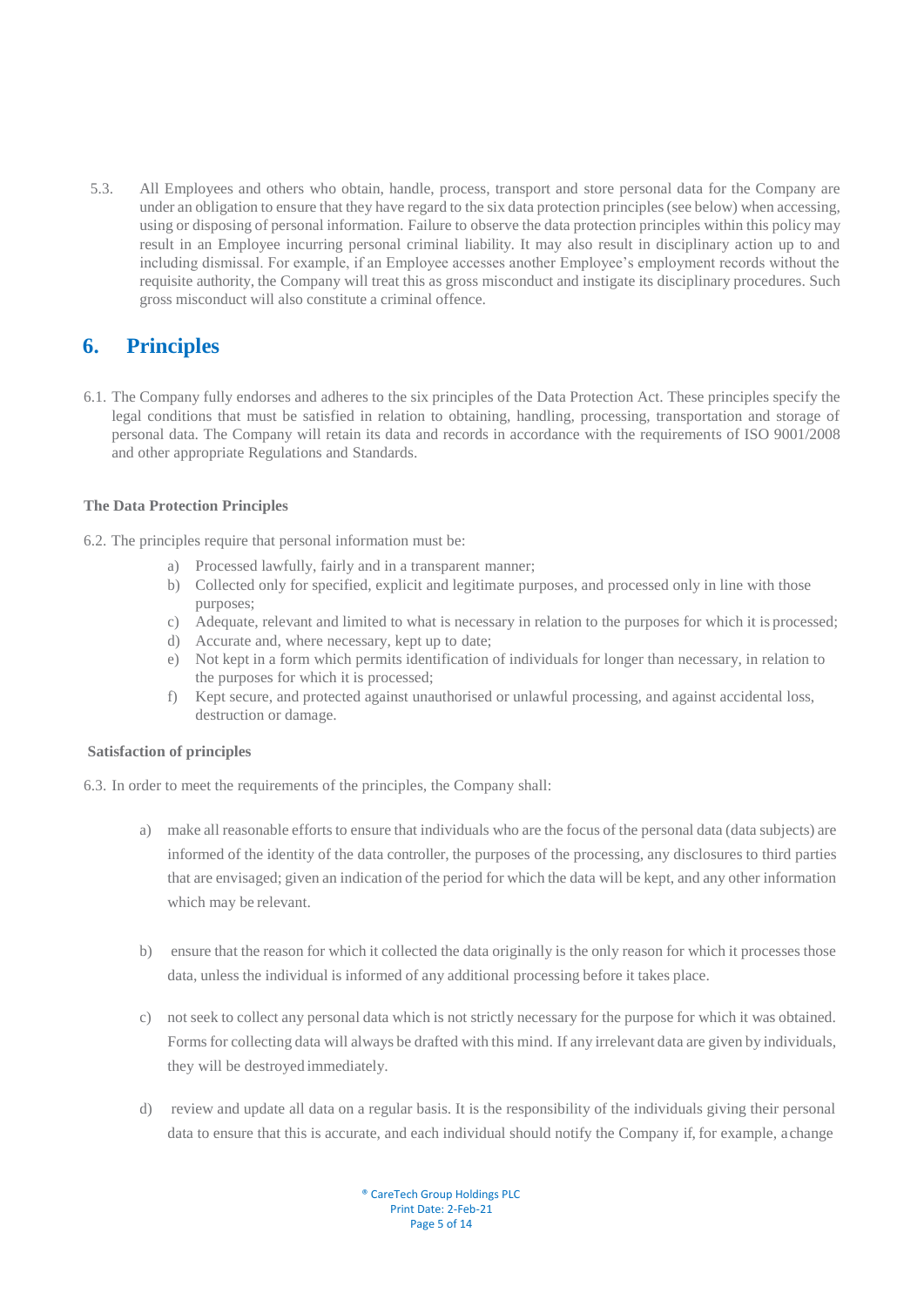in circumstances mean that the data needsto be updated. It is then the responsibility of the Company to ensure that any notification regarding the change is noted and acted on.

- e) undertakes not to retain personal data for longer than is necessary to ensure compliance with the legislation, and any other statutory requirements. This means the Company will undertake a regular review of the information held and implement a weeding process. The Company will dispose of any personal data in a way that protects the rights and privacy of the individual concerned (e.g. secure electronic deletion, shredding and disposal of hard copy files as confidentialwaste).
- f) only process personal data in accordance with individuals' rights (these rights are listed below). All members of staff are responsible for ensuring that any personal data which they hold is kept securely and not disclosed to any unauthorised third parties. The Company will ensure that all personal data is accessible only to those who have a valid reason for usingit.
- g) have in place appropriate technical and organisational security measures to safeguard personal information; ensure that personal information is not transferred to countries outside of the European Union without notifying the Data Protection Officer and that suitable safeguards in place.

### <span id="page-5-0"></span>**7. Notifying the Data Protection Officer of certain activities**

- 7.1. A Data Protection Impact Assessment must be undertaken prior to undertaking certain activities that involve processing personal information.
- 7.2. A 'data protection impact assessment' will consider the impact of the activities; identify privacy risks and steps to minimise those risks; and evaluate whether the activities are permitted by data protection law. As such, employees should seek advice from the Data Protection Officer so they can advise whether a data protection impact assessment is required in the following situations:
	- a) Process new types of personal information i.e. personal information which has not been collected before.
	- b) Process personal information in a new or significantly different way, including via the use of new technologies.
	- c) Use personal information for a purpose other than that for which it was collected.
	- d) Enter a contract with a third party that involves disclosing or sharing personal information.
	- e) Any new or significantly different use of automated processing of personal information to evaluate an individual, for example to analyse or predict an individual's performance at work, health, personal preferences, interests, reliability, behaviour, location or movements.
	- f) Any new or significantly different use of automated decision-making i.e. where a decision is made on a solely automated basis without meaningful human involvement, and it has a significant effect on individuals.
	- g) Any new or significantly different large scale processing of special categories of personal information; or large scale, systematic monitoring of a publicly accessible area. Whether processing is 'large scale' will depend on, for example, the number of individuals, volume of data, range of data, duration of processing, or geographical extent – if you are in any doubt as to whether processing is large scale, contact the Data Protection Officer.
	- h) Implement significant changes to systems or the business (including new or different technology) which involve processing personal information.
	- i) Any new direct marketing activity (including electronic marketing by email, telephone, fax or text message).
	- j) Transmit or send personal information to, or view or access personal information in, a country outside of the European Economic Area (EEA), where this has not been previously authorised by the Data Protection Officer or in line with the Group's Data Protection Policy. The EEA is the 28 countries in the European Union, along with Iceland, Liechtenstein and Norway.

® CareTech Group Holdings PLC Print Date: 2-Feb-21 Page 6 of 14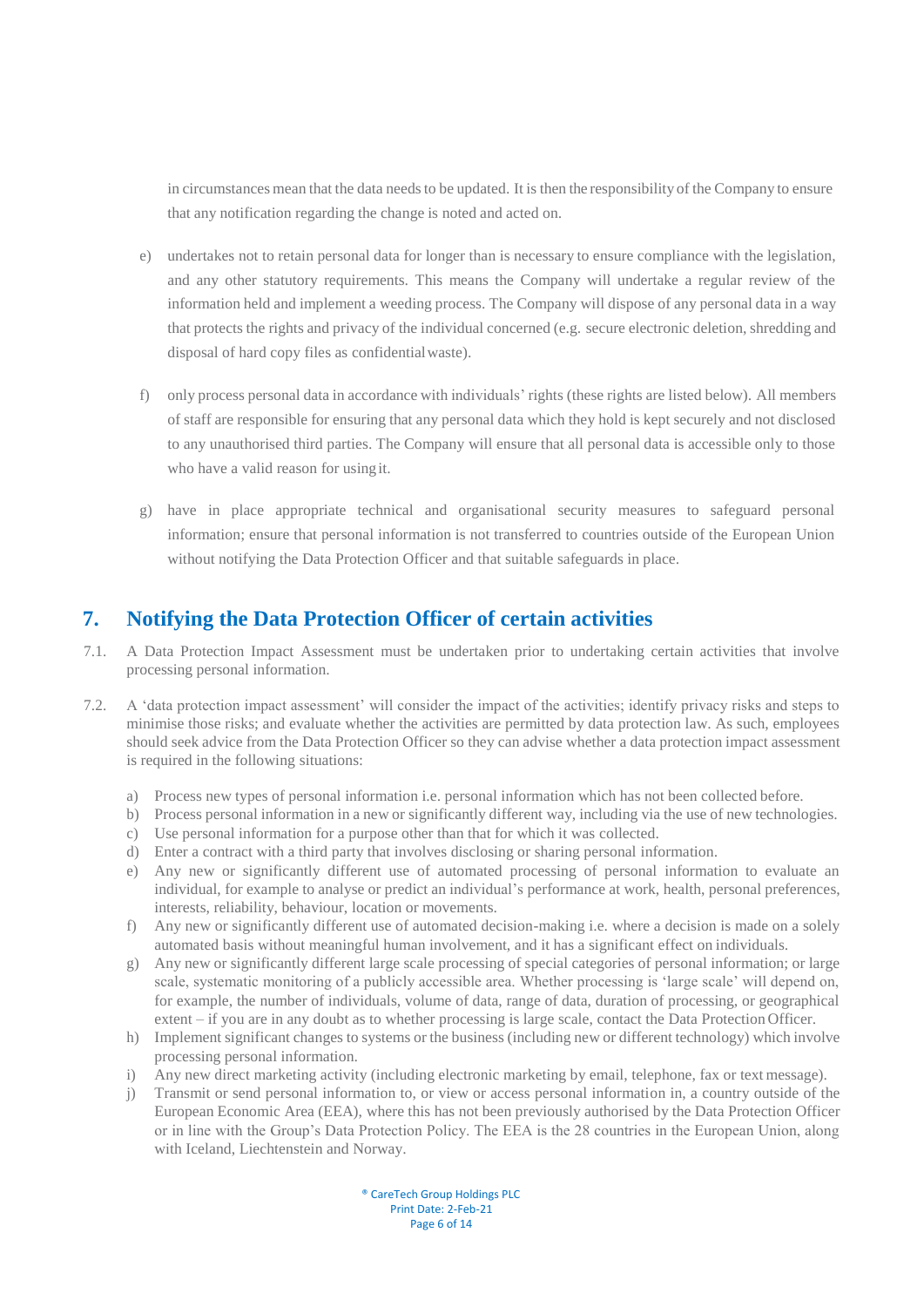7.3. Employees must comply with any directions from the Data Protection Officer in relation to the above, and the terms of any data protection impact assessment.

### <span id="page-6-0"></span>**8. The lawful bases for processing personal information**

#### <span id="page-6-1"></span>**Non-Sensitive Personal Data**

- 8.1. The Company will only process personal data where it is strictly necessary to carry out a specific purpose. The processing of personal data must be based on one of the legal bases listed below:
	- a) the data subject has given his or her consent.
	- b) the processing is necessary for the performance of a contract with the data subject (e.g. monitoring performance of employees in line with the contract of employment) or where the data subject has requested the Company to take specific steps before entering into a contract (e.g. obtaining employment references from a previous employer).
	- c) to meet our legal compliance obligations (safeguarding children, for example).
	- d) to protect the data subject's vital interests (i.e. matters of life or death).
	- e) to perform a task in the public interest or for our official functions where the task or function has a clear basis in law.
	- f) to pursue our legitimate business interests providing there is no conflict with the data subjectsrights.

#### <span id="page-6-2"></span>**Sensitive Personal Data**

- 8.2. The processing of sensitive personal data represents a greater intrusion in individual privacy than when processing non-sensitive personal data. We will therefore take special care when processing sensitive personal data, in particular in ensuring the necessity of the processing and security of the sensitive personal data. The processing of sensitive personal data must be based on one of the above legal bases for processing non-sensitive personal data **and** one of the additional legal bases below for processing sensitive personal data.
	- a) The data subject has given explicit consent.
	- b) The processing is necessary in the context of employment law, or laws relating to social security and social protection.
	- c) The processing is necessary to protect vital interests of the data subject (or another person) where the data subject is incapable of giving consent.
	- d) The processing is carried out in the course of the legitimate business activities.
	- e) The processing relates to personal data which have been manifestly made public by the data subject.
	- f) The processing is necessary for the establishment, exercise or defence of legal claims, or for courts acting in their judicial capacity.
	- g) The processing is necessary for reasons of substantial public interest**,** and occurs on the basis of a law, it is proportionate to the aim pursued and protects the rights of data subjects.
	- **h)** The processing is required for the purpose of medical treatment undertaken by health professionals**,**  including assessing the working capacity of employees and the management of health or social care systems and services**.**
	- i) The processing is necessary for reasons of public interest in the area of public health.
	- j) The processing is necessary for archiving purposes in the public interest, for historical, scientific, research or statistical purposes, subject to appropriate safeguards for the rights of the data subject.

#### 8.3 Sensitive personal data must be processed in keeping with the **Policy for Processing Special Categories of Personal Data and Criminal Offence Data**.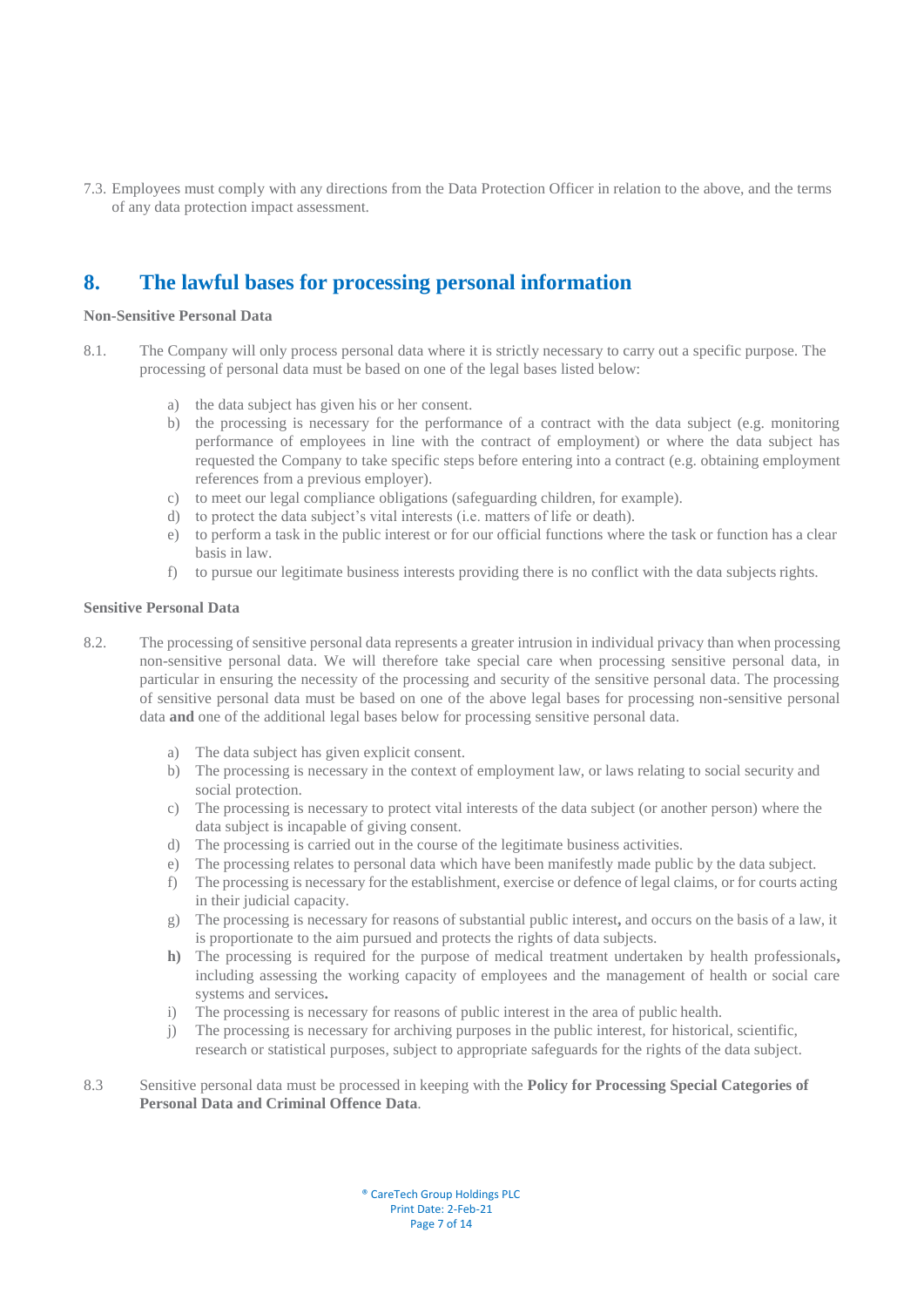#### <span id="page-7-0"></span>**9. Criminal Convictions Data**

9.1. There are specific rules regarding the processing of data relating to criminal convictions and offences. Such data must be processed in keeping with the **Policy for Processing Special Categories of Personal Data and Criminal Offence Data**. Advice should be sought from the Data Protection Officer as required.

### <span id="page-7-1"></span>**10. Consent**

10.1 Consent is:

*"any freely given, specific, informed and unambiguous indication of the data subject's wishes by which he or she, by a statement or by a clear affirmative action, signifies agreement to the processing of personal data relating to him or her".*

- 10.2. Consent means giving people genuine choice and control over how we use their data. If the individual has no real choice, consent is not freely given and it will be invalid. This means people must be able to refuse consent without detriment, and must be able to withdraw consent easily at any time. It also means consent should be separated from other terms and conditions (including giving separate consent options for different types of processing) wherever possible.
- 10.3 Whilst consent is one of the legal bases for processing of personal information, it is not required where another legal basis exists. Where consent is required, the data subject must be informed and their wishes must be respected and written record must be retained for auditing purposes.
- 10.4 The Company will only obtain an individual's consent where there is genuine choice and genuine control by the individual whether or not to consent to the processing of their personal information. We will rely on other legal bases where they are appropriate for the processing.
- 10.5. Personal data or photographs will not be used in newsletters, websites or other media without the consent of the data subject. We will seek consent before displaying within our Locations, personal information about individuals (including, certificates/qualifications). Routine consents will be incorporated into the Location's individual's care data gathering sheets to avoid the need for frequent, similar requests for consent being made by the Location.
- 10.6. Consent will not be required to publish information already in the public domain. This would include, for example, information on staff contained within externally circulated publications such as the Cambian Bulletin and Locations' Parent Newsletters. Any employee who wishes to withdraw their consent to their data being circulated in such publications should contact the Human Resource Director.

## <span id="page-7-2"></span>**11. Children**

- 11.1. Communication aimed towards children and young people must be clear and concise. It should be age-appropriate and presented in a way that appeals to a young audience.
- 11.2. Where we rely on consent as the lawful basis for processing information about children and young people we will ensure that we obtain consent from children aged 13 years and over. For children under this age we will seek consent from whoever holds parental responsibility for the child.
- 11.3. Where parents have separated or the young person lacks the capacity to consent, consideration should be given to the 'best interests' of the child/young person.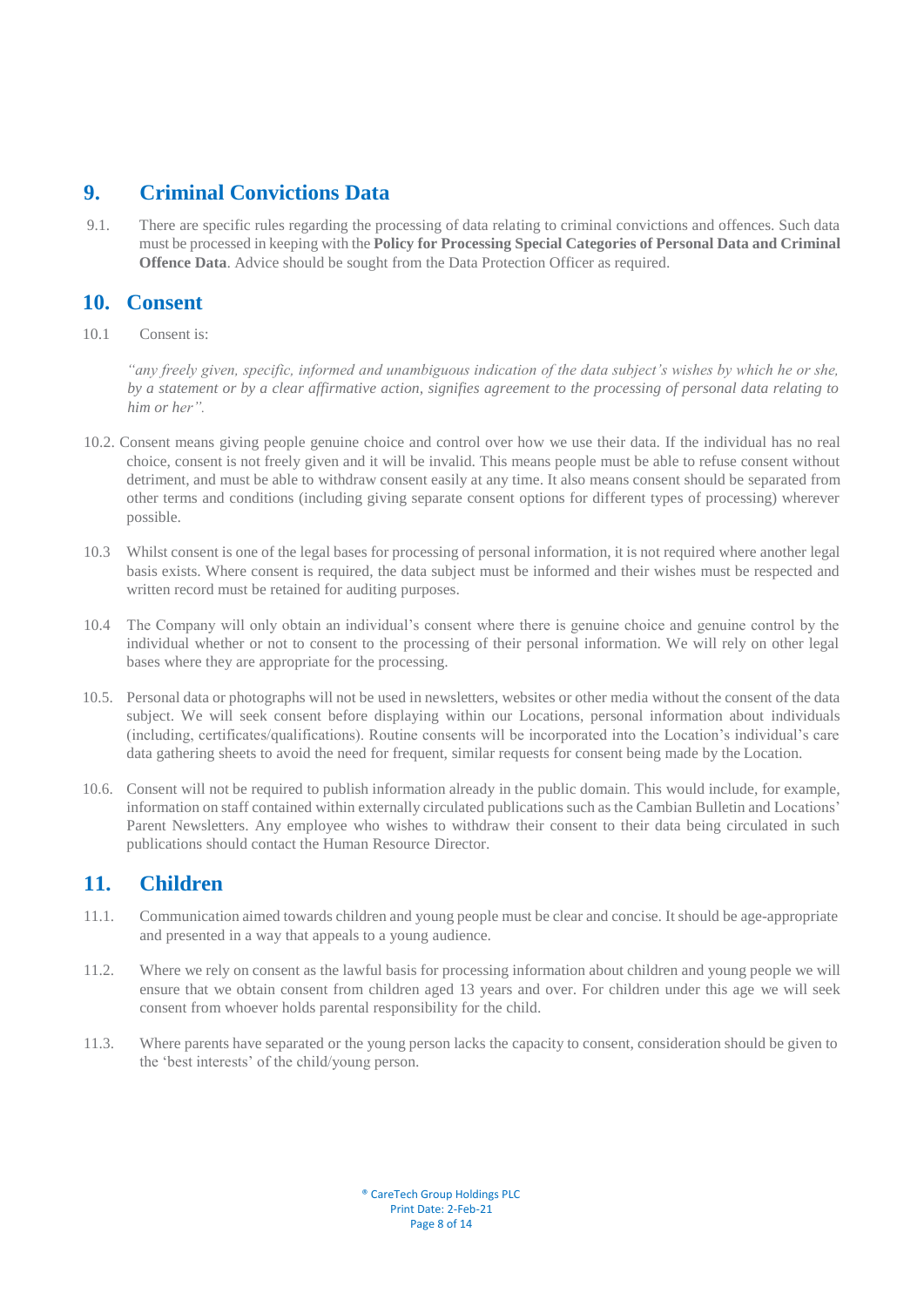## <span id="page-8-0"></span>**12. Direct Marketing**

- 12.1. Direct marketing" means the communication (by whatever means) of advertising or marketing material which is directed to particular individuals.
- 12.2. The Company will not participate in direct marketing practices in the absence of:
	- Explicit consent from the data subject
	- A legitimate business interest reason (advice must be sought from the Data Protection Officer)
- 12.3. Even where legitimate interests or explicit consent has been established, all correspondence and the relevant webpages/emails must include opt-out options.
- 12.4. All individuals must be given the opportunity to opt-in to receive material at the point of data collection. The appropriate opt-in mechanisms must be put in place where third party marketing or advertising materials are distributed to named individuals. In situations where this cannot be feasibly done, the materials must not be distributed.

## <span id="page-8-1"></span>**13. Data security and Retention**

- 13.1. The need to ensure that data is kept securely means that precautions must be taken against physical loss or damage and that both access and disclosure must be restricted.
- 13.2. All staff are responsible for ensuring that:
	- any personal data which they have access to is kept securely;
	- personal information is not disclosed either orally or in writing or otherwise to any unauthorised third party;
	- computer workstations in administrative areas are positioned so that they are not visible to casual observers and are not left unattended when the user is still logged-on or in any other circumstances when the personal details of staff or individuals in our care could be accessed by unauthorised persons;
	- papers containing personal information are stored where they are not accessible to anyone who does not have legitimate reason to view or process them and they are not left on view in circumstances in which they could be read by unauthorised persons;
	- particular care and measures are taken to protect sensitive personal information from unauthorised access.
- 13.3 The Head of Location/Team Manager is are ultimately responsible for ensuring that data is restricted internally to only those individuals or groups of persons who need access to any data through the course of their workrole.
- 13.4. The Company needs to retain information whilst service users and employees remain looked after or employed by it and for a period after the relationship terminatesin accordance with statutory limitation periods and the Company's Data Retention Schedule. All staff are responsible for ensuring that information is not kept for longer than necessary.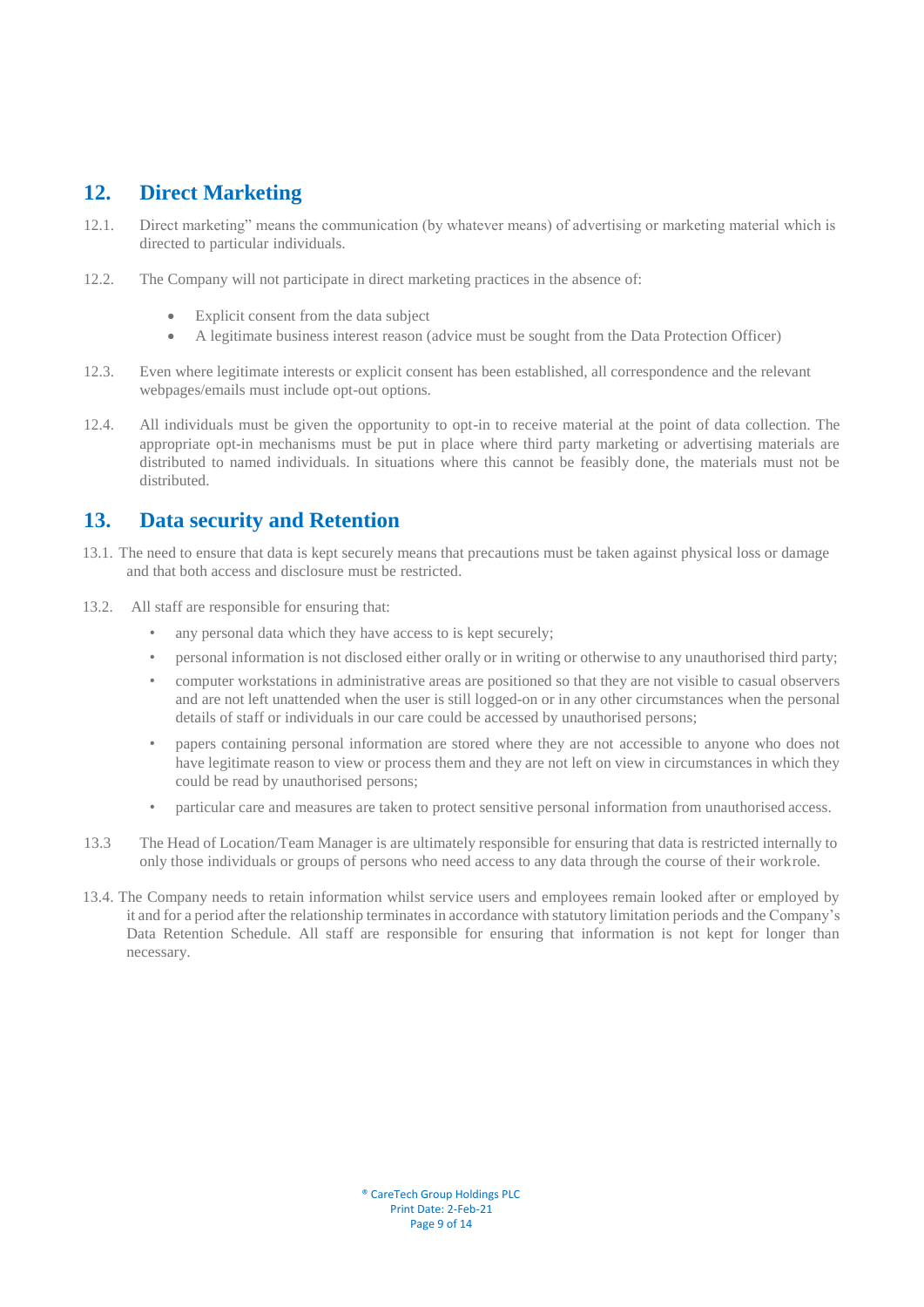#### <span id="page-9-0"></span>**14. Right to Access Information**

- 14.1. Employees and other subjects of personal data held by the Company have the right to access any personal data that is being kept about them electronically and also have access to paper-based data held in certain manual filing systems.
- 14.2. All individuals who are the subject of personal data held by the Company are also (in some circumstances) entitled to:
	- a) The right to be informed about the information we collect about them and how we handle it
	- b) The right of access to their personal information
	- c) The right to rectification of their personal information
	- d) The right to erasure of their personal information
	- e) The right to restrict processing of their personal information
	- f) The right to transfer their personal information to another person or organisation
	- g) The right to object to processing of their personal information
	- h) The right not to be the subject of any automated decision-making by us using their personal information or profiling them
- 14.3 These rights are subject to certain exemptions which are set out in the General Data Protection Regulations and Data Protection Act 2018. Therefore, requests from individuals regarding their personal information must be handled in line with the Access to Records policy; and advice must be sought from the Data Protection Officer.
- 14.4. All enquiries about the handling of personal information must be dealt with promptly and courteously.

#### <span id="page-9-1"></span>**15. Data Disclosures**

- 15.1. Personal data will only be disclosed to organisations or individuals for whom the data subject's consent has been given, or organisations that have a legal right to receive the data without consent being given.
- 15.2. When requests to disclose personal data are received by telephone it is the responsibility of the Company to ensure the caller is entitled to receive the data and that they are who they say they are. It is advisable to call them back, preferably via a switchboard, to ensure the possibility of fraud is minimised.
- 15.3. If a request is made in person for personal data to be disclosed it is the responsibility of the Company to ensure the caller is entitled to receive the data and that they are who they say they are. If the person is not known personally, proof of identity should be requested.
- 15.4 All media enquiries must be directed to the Chief Operating Officer (COO).
- 15.5. Personal data should only be disclosed to Police Officers if they are able to supply formal, specific written confirmation of a specific, legitimate need to have access to specific personal data e.g. to assist in criminal investigations.
- 15.6. A record should be kept of any personal data disclosed as an audit trail and so that the recipient can be informed if the data is later found to be inaccurate.

® CareTech Group Holdings PLC Print Date: 2-Feb-21 Page 10 of 14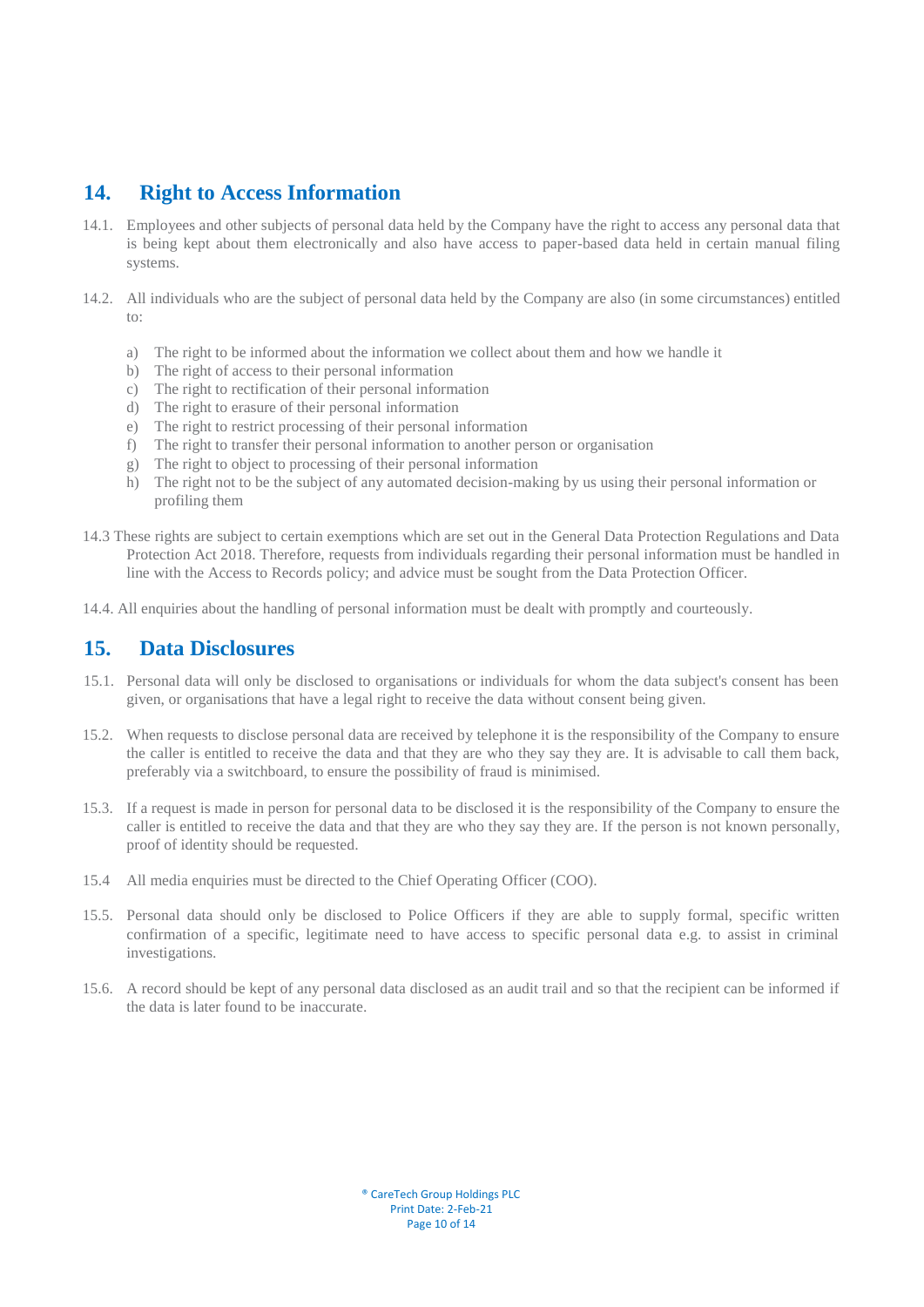## <span id="page-10-0"></span>**16. Passing Information to Partners, Relatives or Carers**

- 16.1 When clients are admitted to any Service/hospital/facilitythey must be asked for consent to pass on information about their condition and progress, including to partners, relatives or carers. If consent is refused this must be recorded in such a way as to ensure all staff answering enquiries are made aware of the client's wishes.
- 16.2. If a client is unable to give consent (e.g. unconscious or otherwise unable to understand what isrequired), information about his/her condition must only be given to the person who is judged to be the next of kin. This would usually be the spouse or partner. In the case of a widow or widower or someone without a partner, the parent and any children of that client have an equal right to information. If none of these relationships exist, a brother or sister would have a right to information. Outside of this, advice should be sought from the Multi-Disciplinary Team before passing on information to other relatives. Staff must be particularly sensitive when passing information about clients with a learning disability. It may be appropriate to share information or discuss a client's care with someone who has a formal caring role for that individual. This must only be done where it is clearly seen to be in the best interest of the client. Information shared must be limited only to that which is required for the ongoing care of the client.
- 16.3. It is recommended good practice, in the case of clients unable to give consent that a record is made of the information provided and to whom it has been provided. If the client subsequently becomes fit to consent, he/she must be advised of the information that has been given and to whom it has been given, and must be asked for consent to continue to pass on information.
- 16.4. Clients under 16 are entitled to the same duty of confidence as adults and must be asked for consent to pass information to relatives, carers, etc. Young People under 16 who have the capacity and understanding to take decisions about their own treatment are entitled also to decide whether personal information may be passed on and generally to have their confidence respected. In these circumstances professional staff will be consulted.
- 16.5. Client information, including condition reports and future appointment dates, should not be given out over the telephone unless permission has been given by the patient or client, or there is no doubt as to the caller's entitlement to the information. As a general rule only basic information should be provided although it may be appropriate to provide more detailed information to immediate family members entitled to information who live a distance away. In all cases, staff must be satisfied that the person has a right to the information and that the patient or client has not objected.

## <span id="page-10-1"></span>**17. Photographic, Audio & Video Recordings and Use of Data on Social Media**

- 17.1 In all cases, of photographic, audio and video recordings, consent is required and refusal to participate must be respected. Consent can be given verbally and recorded and dated in the client's notes. The completion of a consent form is recommended where recordings or images are likely to be published.
- 17.2 In all cases, the client must be informed, in a way he/she can understand, why the recording/images are being taken and how they will be used. Otherwise, consent will not be valid. The person responsible for seeking consent is the person requesting the image orrecording.
- 17.3. Images taken as part of care and treatment are confidential. A hard copy must be placed in the client's record and must be protected in the same way as any other confidential document within a health or social care record. Once the hard copy is made, the image must be deleted from the camera/PC.
- 17.4 For reasons of privacy and confidentiality, service users, relatives and other visitors should also be discouraged from using personal phones or cameras to take photographs on Company premises.
- 17.5. Social media must never be used in a way that conflicts with or breaches any organisational policy. Personal confidentiality of employees or clients must be respected at all times.
- 17.6. Social media should not be used to make defamatory or disparaging comments about any employee, service user or any business partners ofCareTech.

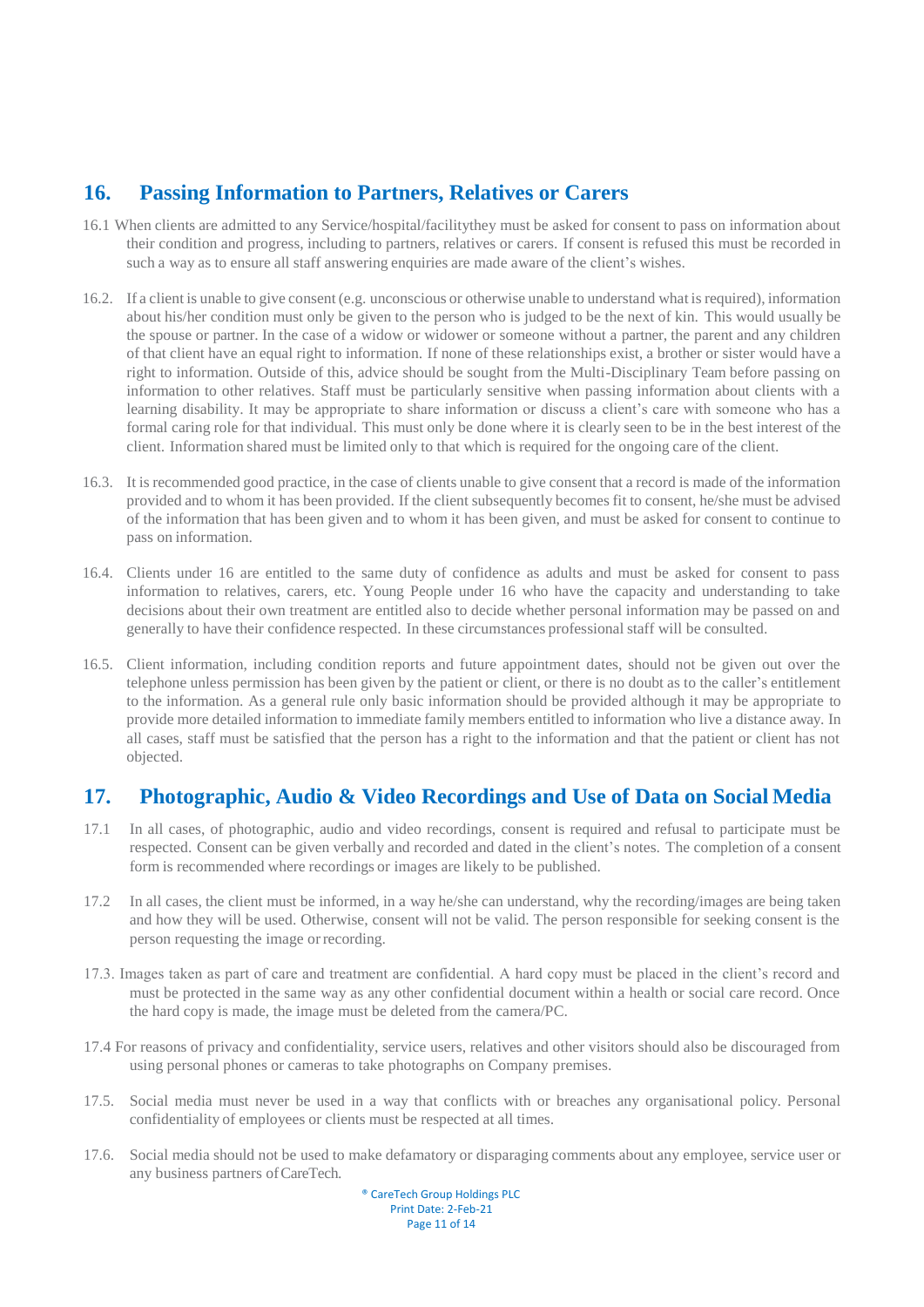- 17.7 Employees should not post any material that identifies or could potentially identify the location of any children's care services.
- 17.8 Employees will be personally responsible and accountable for any images that breach confidentiality or contain sensitive information; are speculative or discriminatory or contain information that might identify a service user.

## <span id="page-11-0"></span>**18. Removal of Patient/Client Records from Company Premises by Staff**

- 18.1 The removal of client records from premises by staff, except in the following circumstances, is prohibited:
	- When a client is being transferred for care or treatment to another service.
	- When a member of staff is making a domiciliary visit and must take a client's notes along.
	- When notes are needed for evidence in a court case and the attending member of staff cannot collect them on the day of the hearing.
	- When a professional has a visit outside the client's residence or office premises and needs to take notes or requires them for updating following a consultation which may entail taking records home overnight.
	- When other working practices require professional staff to take records home overnight (to be returned to premises the next working day).

#### <span id="page-11-1"></span>**19. Transferring Personal Information outside of the European Union**

- 19.1. There are strict guidelines regarding the sharing of information outside of the European Economic Area (EEA).
- 19.2. Advice must be sought from the Data Protection Officer before transferring the personal information of any individual to another country.

#### <span id="page-11-2"></span>**20. Personal Information Breach**

- 20.1. A personal information breach is a breach of security leading to the accidental or unlawful destruction of personal information; loss, alteration, unauthorised disclosure, or access to personal information transmitted, stored or otherwise processed.
- 20.2. If you know or suspect that there has been a personal information breach, you must report it immediately to your line manager and the Data Protection Officer. You must also take action to stop the breach getting worse, for example, by:
	- a) Confirming that an email has been deleted by the recipient following accidental disclosure, or if possible, revoke any further access.
	- b) Recovering lost paper records or any lost device left in a public place.
	- c) Changing the access codes to any compromised building.
	- d) Informing IT in the event of any compromised computer or data access or anything suspicious or untoward on your device, applications or network files & folders.
	- e) Disconnecting your device from the network and report directly to IT, if you suspect you are being directly targeted in a cyber-attack.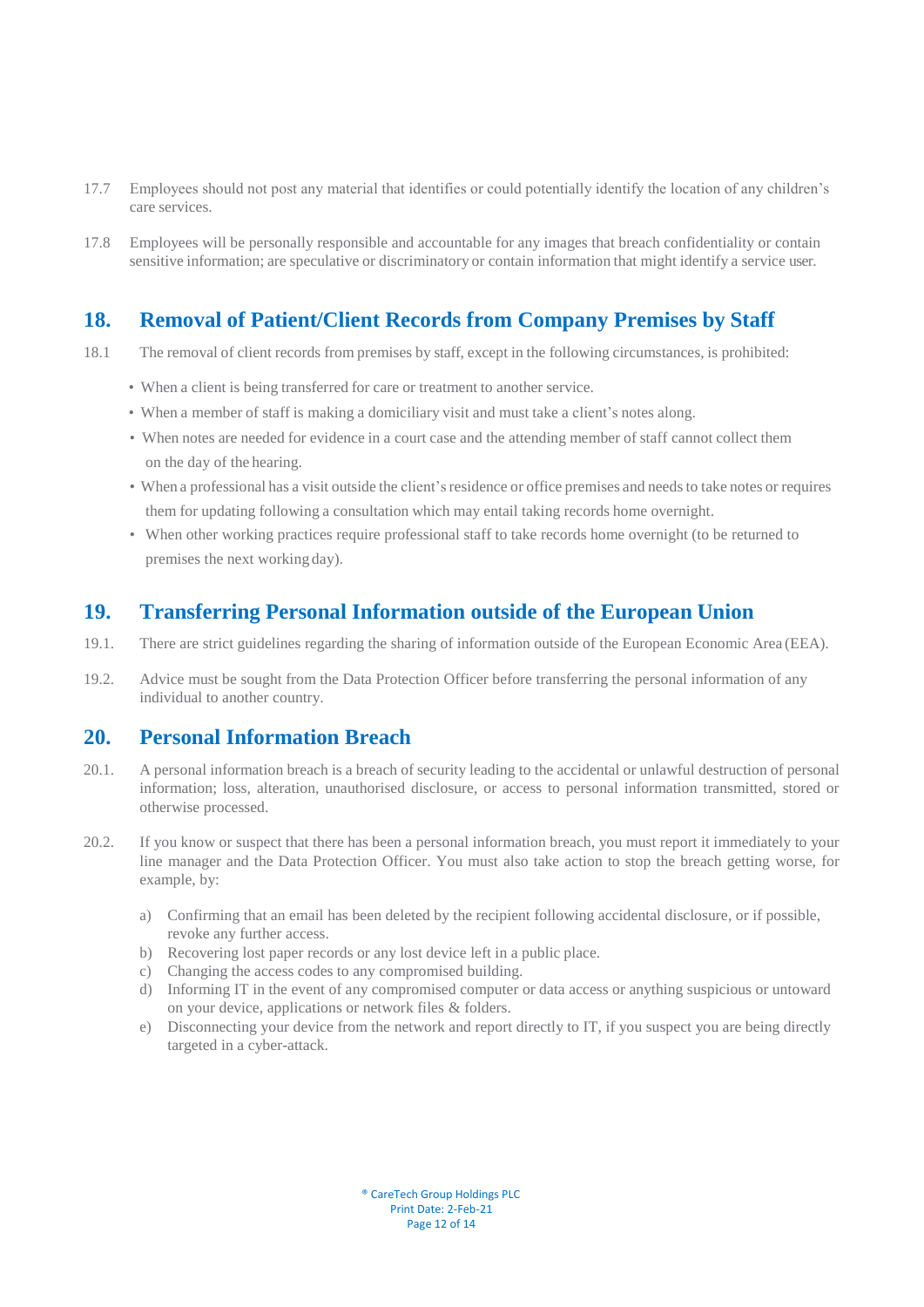# <span id="page-12-0"></span>**21. Appendix 1: Roles and Responsibilities**

#### **21.1 The Board of CareTechGroup**

The board of CareTech Group is responsible for all governance within CareTech and its associated companies.

#### **21.2** The Senior Management Team

The Senior Management Team has responsibility for information governance. This involves providing high level support to ensure that each service applies relevant information governance policies and controls, including compliance with the requirements of the Data Protection Act 2018.

#### **21.3 The Data ProtectionOfficer**

The Data Protection Officer is responsible for:

- Acting as the first point of contact for all data protection issues
- Providing guidance and advice on data protection issues
- Renewing and amending the Company's data protection notificationsto the Information Commissioner
- Cordinating, processing and responding to all subject access requests
- Overseeing all data sharing protocols and agreements
- Creating, maintaining and renewing training modules and toolkits as appropriate
- Providing data protection training and awareness raising
- Cordinating and investigating information breach procedures.
- Ensure compliance and review of the NHS Data Security and Protection Toolkit (DSPT) and all annual updates

#### **21.4 Department/LineManagers**

Department/Line Managers are responsible for ensuring that this policy and any associated procedures governing the use of personal information are understood and followed by all staff within their service. In addition they must:

- Ensure that their staff has access and resourcesto receive data protection training appropriate to their role. A copy of this policy should be readily available for reference in services.
- Report any suspected breaches of confidentiality or information loss to the Data Protection Officer and follow any subsequent procedures
- Identify any existing or emerging information risks relating to personal information and report to the Data Protection Officer
- Ensure that personal data required to answer a subject access request is provided timely to the Data Protection **Officer**
- Ensure that there are appropriate procedures and measures in place to protect personal data, particularly when that information (hardcopy and electronic) is removed from the Company's premises
- Undertake annual information selfto ensure on compliance with this policy
- Consult the Senior Management Team and Data Protection Officer before entering into any information sharing protocol or agreement.

® CareTech Group Holdings PLC Print Date: 2-Feb-21 Page 13 of 14